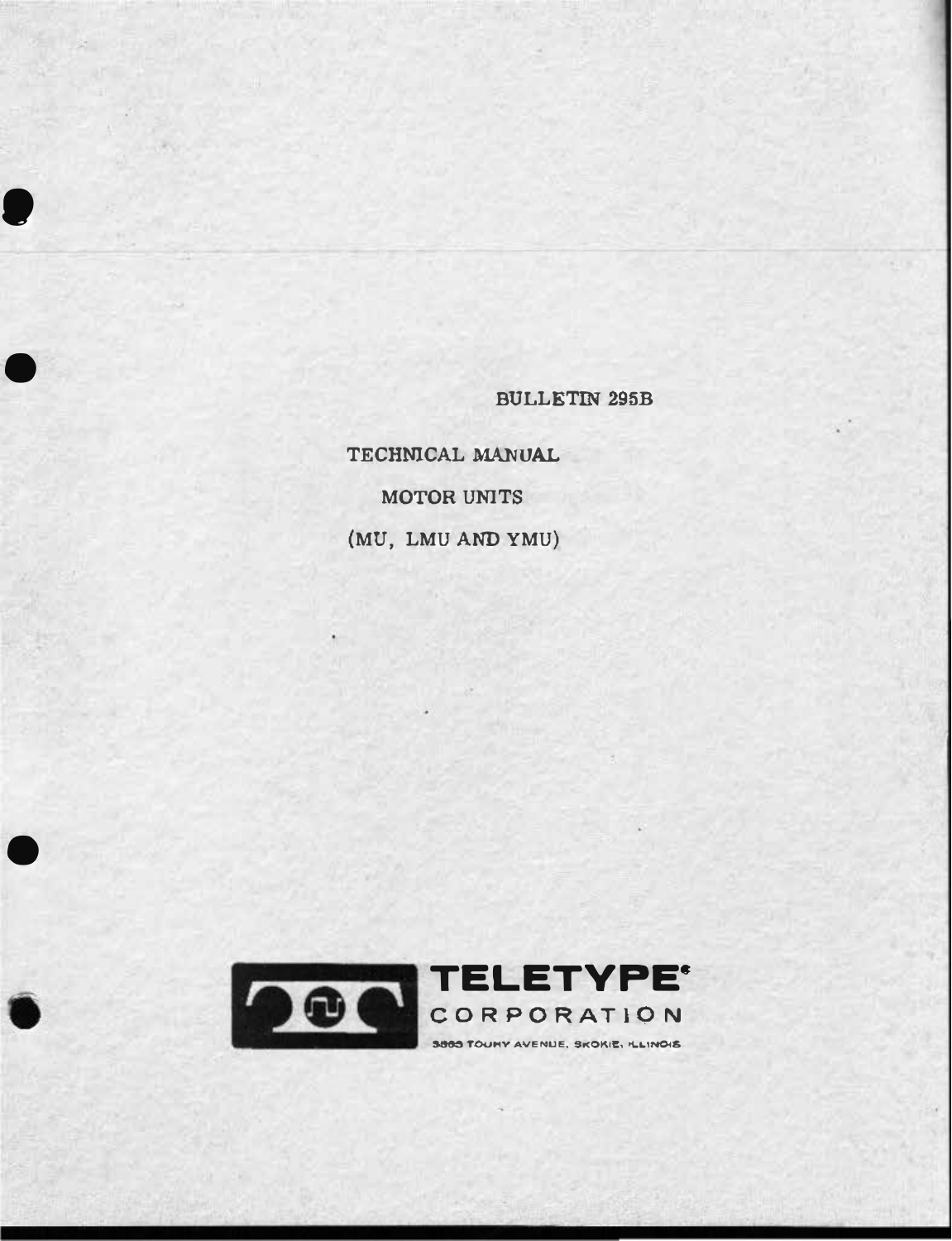**BULLETIN 295B** 

TECHNICAL MANUAL MOTOR UNITS (MU, LMU AND YMU)

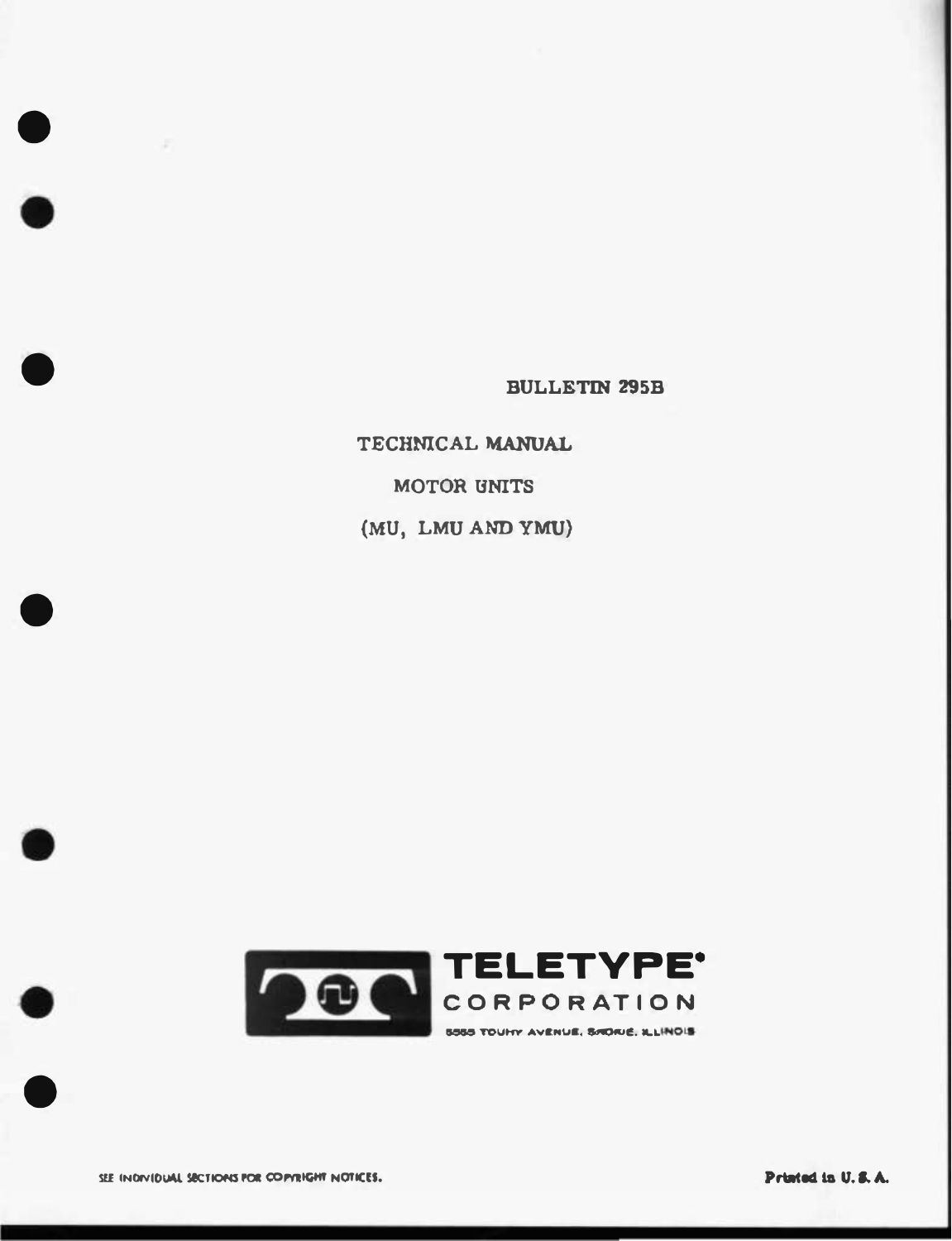December 1970 Change 3

## TABLE OF CONTENTS

| Equipment                 | <b>Contents</b>                                   | <b>Section</b> | Issue          |
|---------------------------|---------------------------------------------------|----------------|----------------|
| <b>Motor Ugits</b>        | Description and<br><b>Principles of Operation</b> | 570-220-100TC  | 4              |
| Motors and<br>Motor Units | Requirements and<br>Adjustments                   | 570-220-700TC  | 5              |
| Motor Units               | Lubrication                                       | 570-220-701TC  | $\overline{5}$ |
| Motor Units               | Disassembly and<br>Reassembly                     | 570-220-702TC  | i              |
| Motor Units               | Parts                                             | 570-220-800TC  |                |

 $\bullet$ 

 $\bullet$ 

 $\bullet$ 

 $\bullet$ 

 $\bullet$ 

 $\bullet$